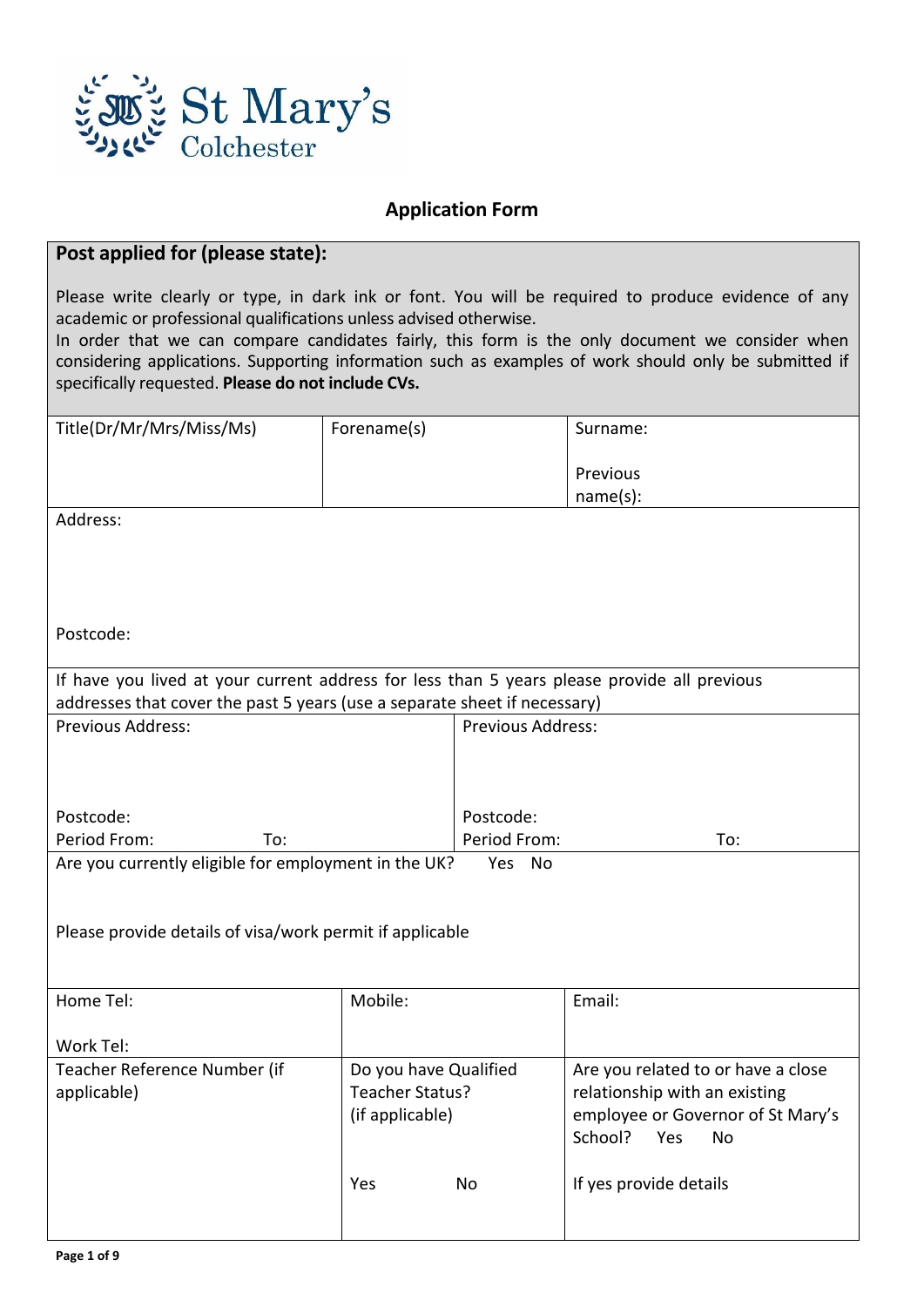| advertised?                                  | Where did you see this vacancy                              |  |            |                                     |  |
|----------------------------------------------|-------------------------------------------------------------|--|------------|-------------------------------------|--|
| <b>Education</b>                             |                                                             |  |            |                                     |  |
|                                              | Please start with the most recent at the top of the section |  |            |                                     |  |
| Dates<br>attended                            | Name of school/college<br>university                        |  | Subject(s) | Results<br>Grades<br>Classification |  |
|                                              |                                                             |  |            |                                     |  |
|                                              |                                                             |  |            |                                     |  |
|                                              |                                                             |  |            |                                     |  |
| Professional development<br>Courses attended |                                                             |  |            |                                     |  |
| Professional memberships                     |                                                             |  |            |                                     |  |
| Interests, hobbies or skills                 |                                                             |  |            |                                     |  |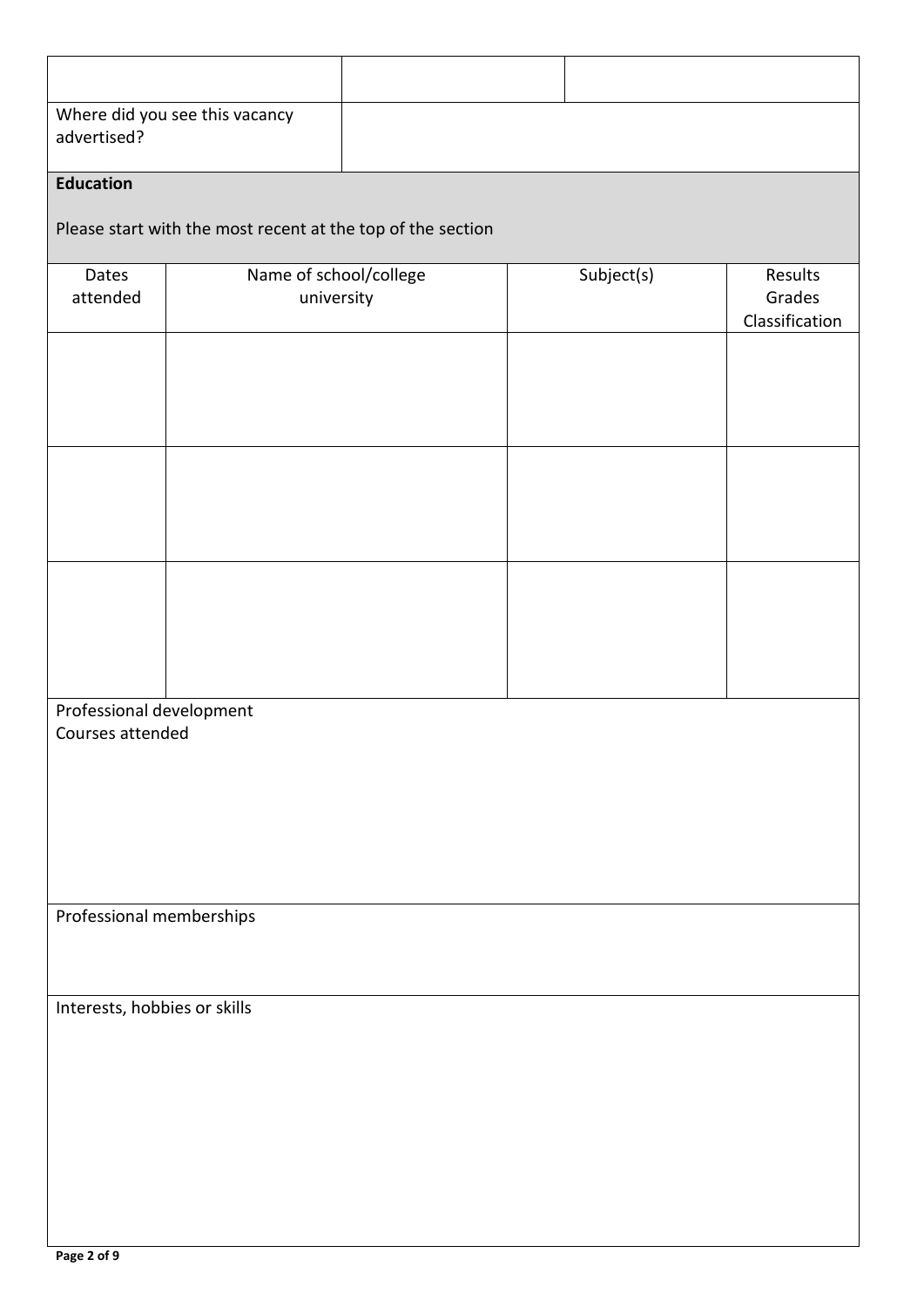| Dates<br>(from/to) | Name and address of<br>employer | 1. Position held<br>2. Position/main<br>responsibilities<br>3. Salary (most recent<br>employment only) | Reason for leaving |
|--------------------|---------------------------------|--------------------------------------------------------------------------------------------------------|--------------------|
|                    |                                 |                                                                                                        |                    |
|                    |                                 |                                                                                                        |                    |
|                    |                                 |                                                                                                        |                    |
|                    |                                 |                                                                                                        |                    |
|                    |                                 |                                                                                                        |                    |
|                    |                                 |                                                                                                        |                    |
|                    |                                 |                                                                                                        |                    |
|                    |                                 |                                                                                                        |                    |
|                    |                                 |                                                                                                        |                    |
|                    |                                 |                                                                                                        |                    |
|                    |                                 |                                                                                                        |                    |
|                    |                                 |                                                                                                        |                    |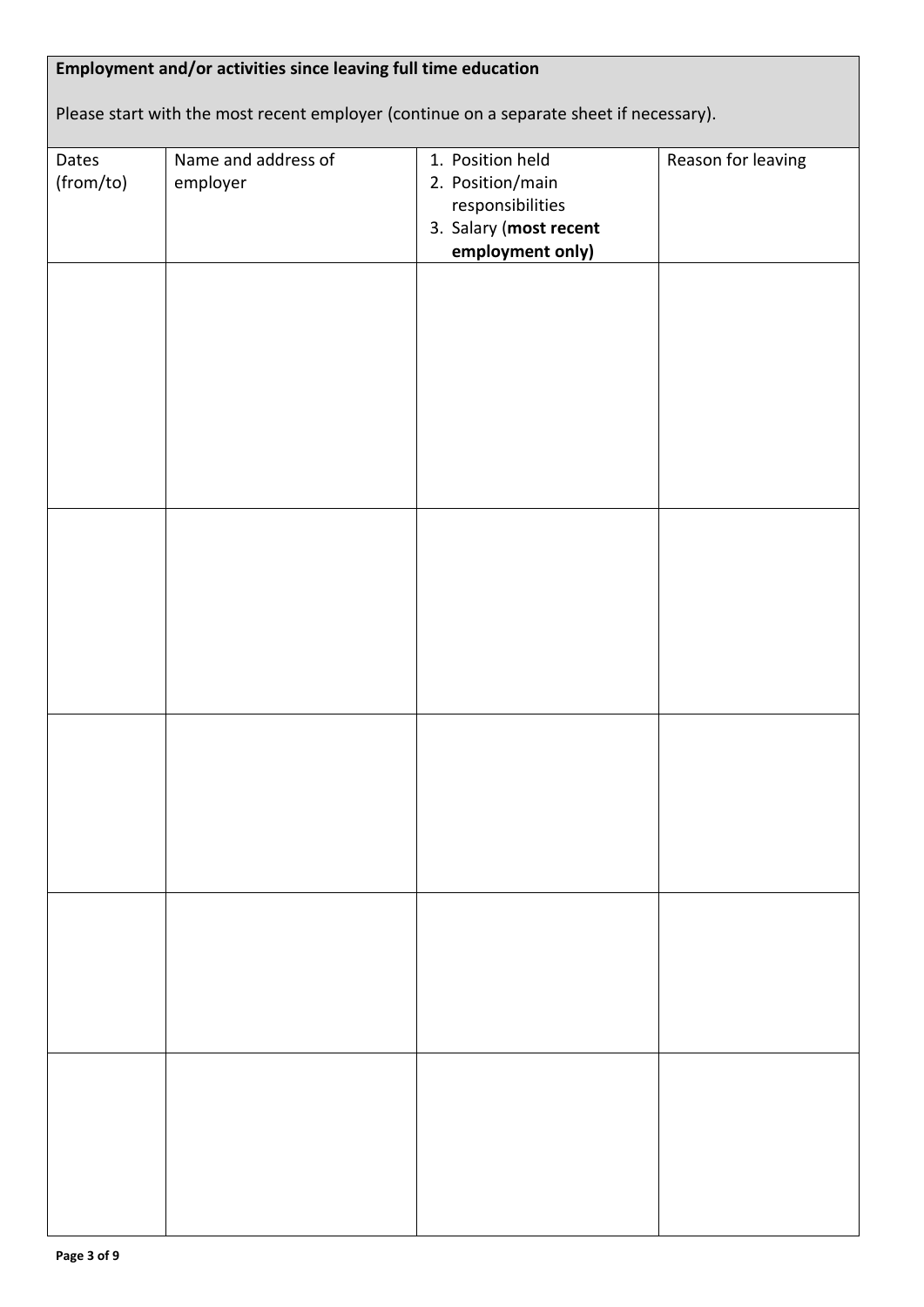## **Gaps in your employment**

If there are any gaps in your employment history (e.g. childcare, travelling) please give details and dates.

# **Statement in support of your application**

Please give your reasons for applying for this post. Describe any experience and skills you have gained which meets the requirements of the Job Description and Person Specification (continue on a separate sheet if necessary).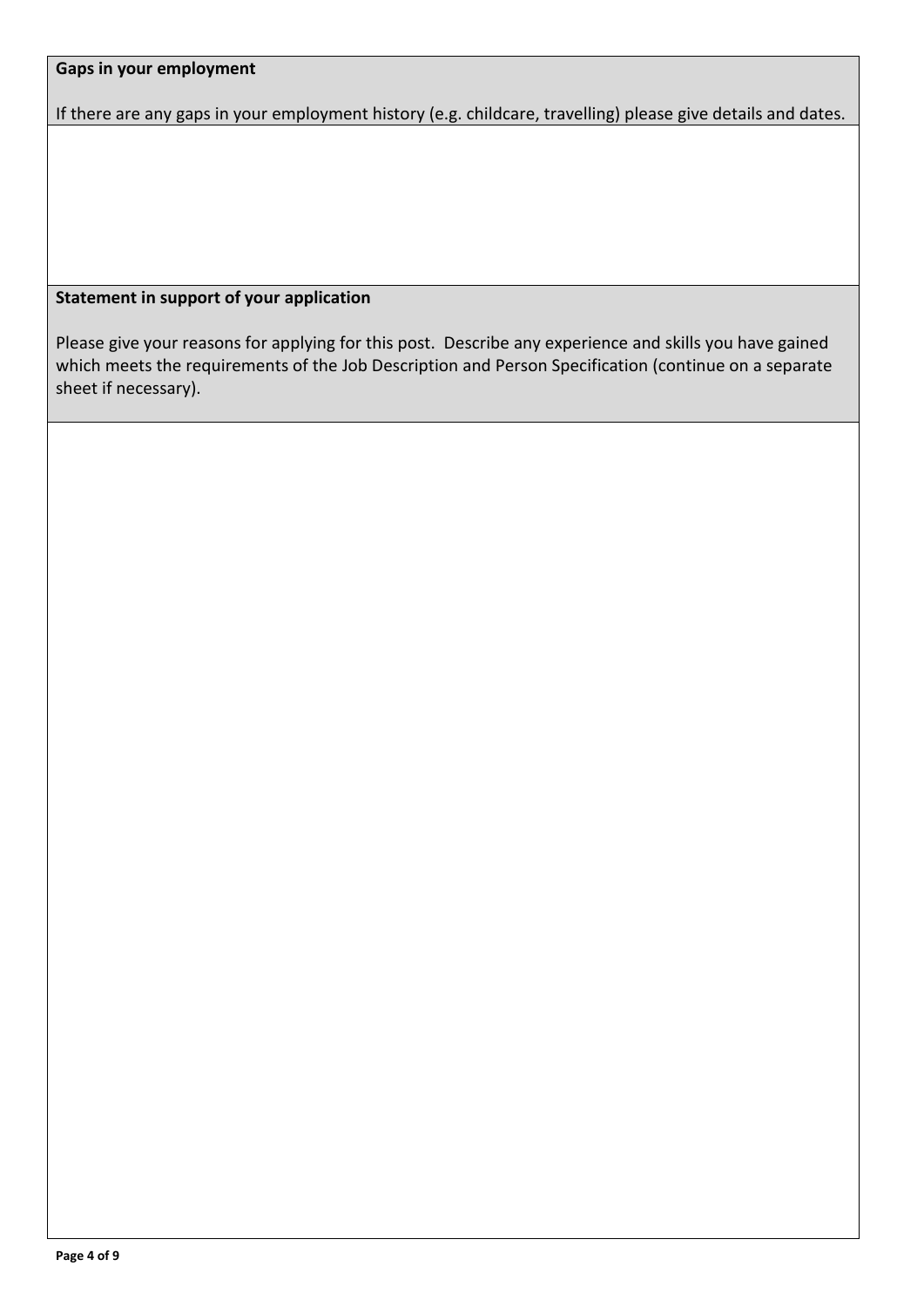## **Criminal Records**

As the job for which you are applying involves substantial opportunity for access to children, it is important that you provide us with legally accurate answers.

Upfront disclosure of a criminal record may not debar you from appointment as we shall consider the nature of the offence, how long ago and at what age it was committed and any other relevant factors. Please submit information in confidence enclosing details in a separate sealed envelope which will be seen and then destroyed by the Principal. If you would like to discuss this beforehand, please telephone in confidence to the Principal or Bursar for advice.

Please disclose any unspent convictions, cautions, reprimands or warnings. Please note that the amendments to the Exceptions Order 1975 (2013) provide that certain spent convictions and cautions are 'protected' and are not subject to disclosure to employers, and cannot be taken into account. Guidance and criteria on the filtering of these cautions and convictions can be found at the Disclosure and Barring Service website. [www.gov.uk/dbs.](http://www.gov.uk/dbs) All other spent connections and cautions must be disclosed.

You should be aware that the School will institute its own checks on successful applicants with the Disclosure and Barring Service.

Failure to declare any convictions (that are not subject to DBS filtering) may disqualify you for appointment or result in summary dismissal if the discrepancy comes to light subsequently.

| <b>Declaration (please tick which applies)</b>    |           |
|---------------------------------------------------|-----------|
| I have nothing to declare                         |           |
| I enclose a confidential statement                |           |
| Living or working outside of the UK               |           |
| Have you lived or worked outside of the UK?       | Yes<br>No |
| If yes, please provide details (locations, dates) |           |
|                                                   |           |
|                                                   |           |
|                                                   |           |
|                                                   |           |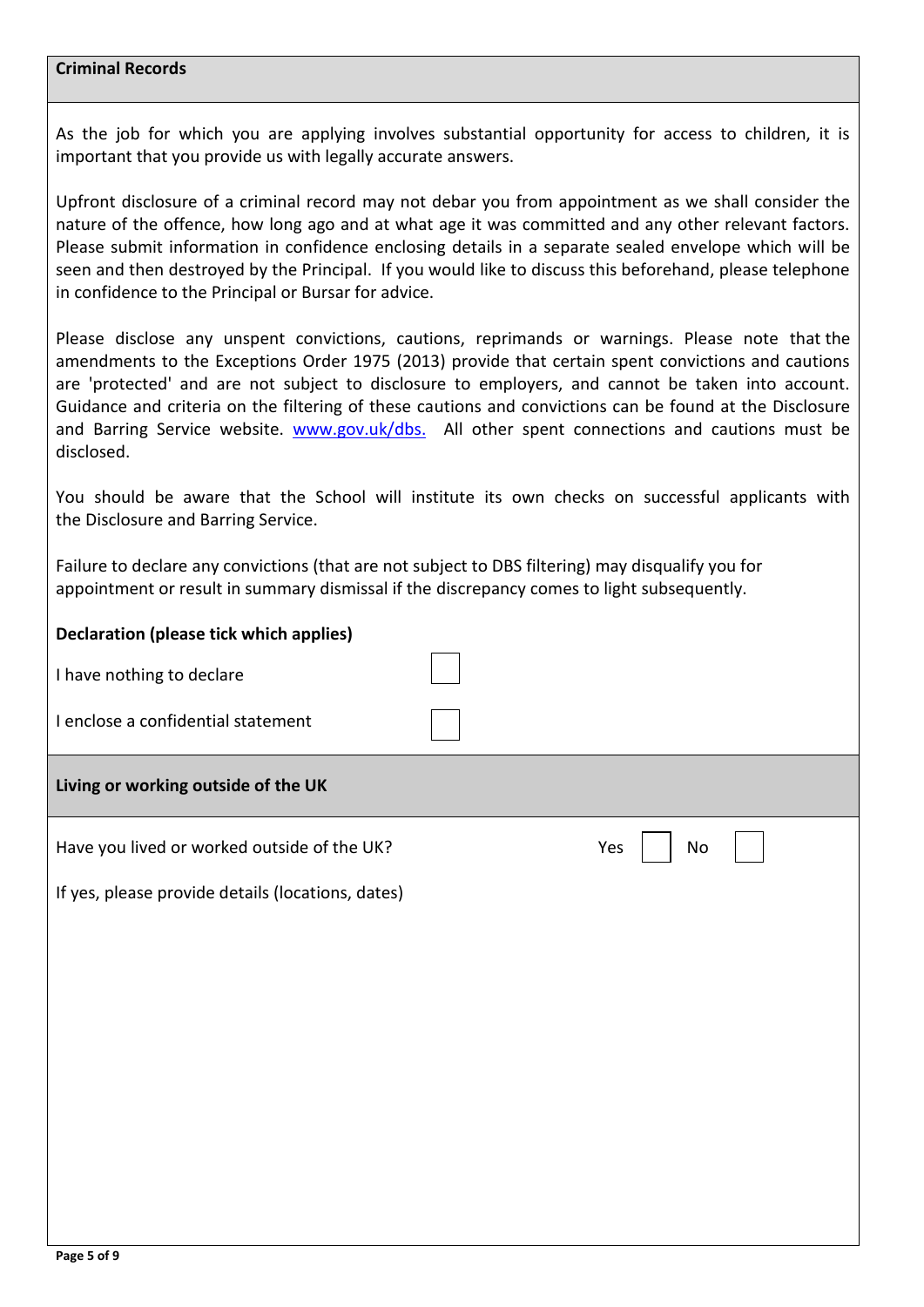### **References**

Please supply the names and contact details of two people who we may contact for references. One of these must be your current or most recent employer. If your current or most recent employment does or did not involve working with children, then your second referee should be from your employer with whom you most recently worked with children. Neither referee should be a relative or someone known to you solely as a friend.

The School reserves the right to take up references from any previous employer.

If the School receives a factual reference i.e. one which contains only limited information about you, additional references may be sought.

If you have previously worked overseas the School may take up references from your overseas employers.

The School may also telephone your referees in order to verify the reference they have provided.

| Referee 1                                 |  | <b>Referee 2</b>                          |  |  |
|-------------------------------------------|--|-------------------------------------------|--|--|
| Name                                      |  | Name                                      |  |  |
| Organisation                              |  | Organisation                              |  |  |
| Address                                   |  | Address                                   |  |  |
| Position/<br>Occupation                   |  | Position/<br>Occupation                   |  |  |
| Telephone<br>Number                       |  | Telephone<br>Number                       |  |  |
| Email                                     |  | Email                                     |  |  |
| Contact before interview?<br>$No*$<br>Yes |  | Contact before interview?<br>$No*$<br>Yes |  |  |

## **\*Important note**

If shortlisted, the School may be required to take up references before the interview unless there are exceptional circumstances for us not to. Therefore, if you answer no above, please give your reasons for doing so.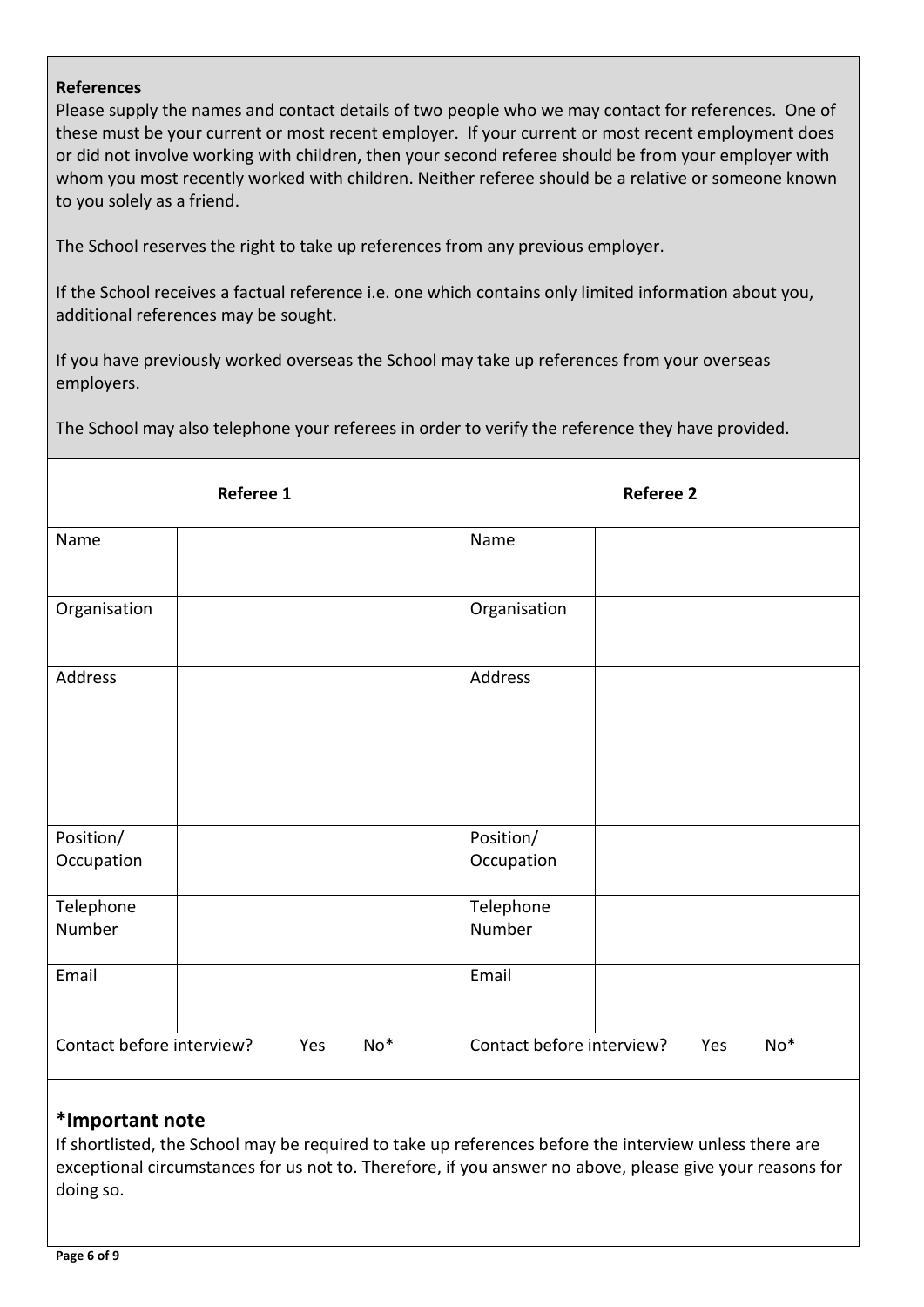| <b>Declaration</b>                                                                                                                                                                                                                                                                                                                                                                                                                                                                                                                                                                                                                                                                                                                                |  |             |  |
|---------------------------------------------------------------------------------------------------------------------------------------------------------------------------------------------------------------------------------------------------------------------------------------------------------------------------------------------------------------------------------------------------------------------------------------------------------------------------------------------------------------------------------------------------------------------------------------------------------------------------------------------------------------------------------------------------------------------------------------------------|--|-------------|--|
| confirm that the information I have given on this form is true and correct to the best of my<br>$\bullet$<br>knowledge.<br>I confirm that I am not on any Barred Check List, disqualified from working with children or<br>$\bullet$<br>subject to sanctions imposed by a regulatory body.<br>I understand that providing false information is an offence which could result in my application<br>$\bullet$<br>being rejected or, if the false information comes to light after my appointment, summary<br>dismissal.<br>I have read and understood the Privacy Notice for Candidates. I consent to my data being<br>collected, controlled and processed for the purposes set out and explained in this Privacy Notice<br>and as required by law. |  |             |  |
| <b>Signature</b>                                                                                                                                                                                                                                                                                                                                                                                                                                                                                                                                                                                                                                                                                                                                  |  | <b>Date</b> |  |
| Where this form is submitted electronically, electronic receipt of this form by the School will be deemed<br>equivalent to submission of a signed version and will constitute confirmation of this declaration.                                                                                                                                                                                                                                                                                                                                                                                                                                                                                                                                   |  |             |  |

# **Recruitment and Data Protection**

It is the School's policy to employ the best qualified personnel and to provide equal opportunity for the advancement of employees including promotion and training. The School recognises and is committed to ensuring applicants and employees from all sections of the community are treated equally regardless of race, gender, disability, age, sexual orientation, religion or belief, gender reassignment, marital and civil partnership status, or pregnancy and maternity.

We welcome applications from all sections of the community.

The School is committed to safeguarding and promoting the welfare of children and young people and expects all staff and volunteers to share this commitment. Our Safeguarding Children Policy is available on our website: **www.stmaryscolchester.org.uk.**

If your application is successful, the School will retain the information provided in this form (together with any attachments) on your personnel file. If your application is unsuccessful, all documentation relating to your application will be confidentially destroyed within six months.

The information that you provide on this form will be used to process your application for employment. The personal information that you provide will be stored and used in a confidential manner to help with our recruitment process.

If you succeed in your application and take up employment with the school, the information will be used in the administration of your employment. Please read the **Privacy Notice for Candidates** which is available in the application pack.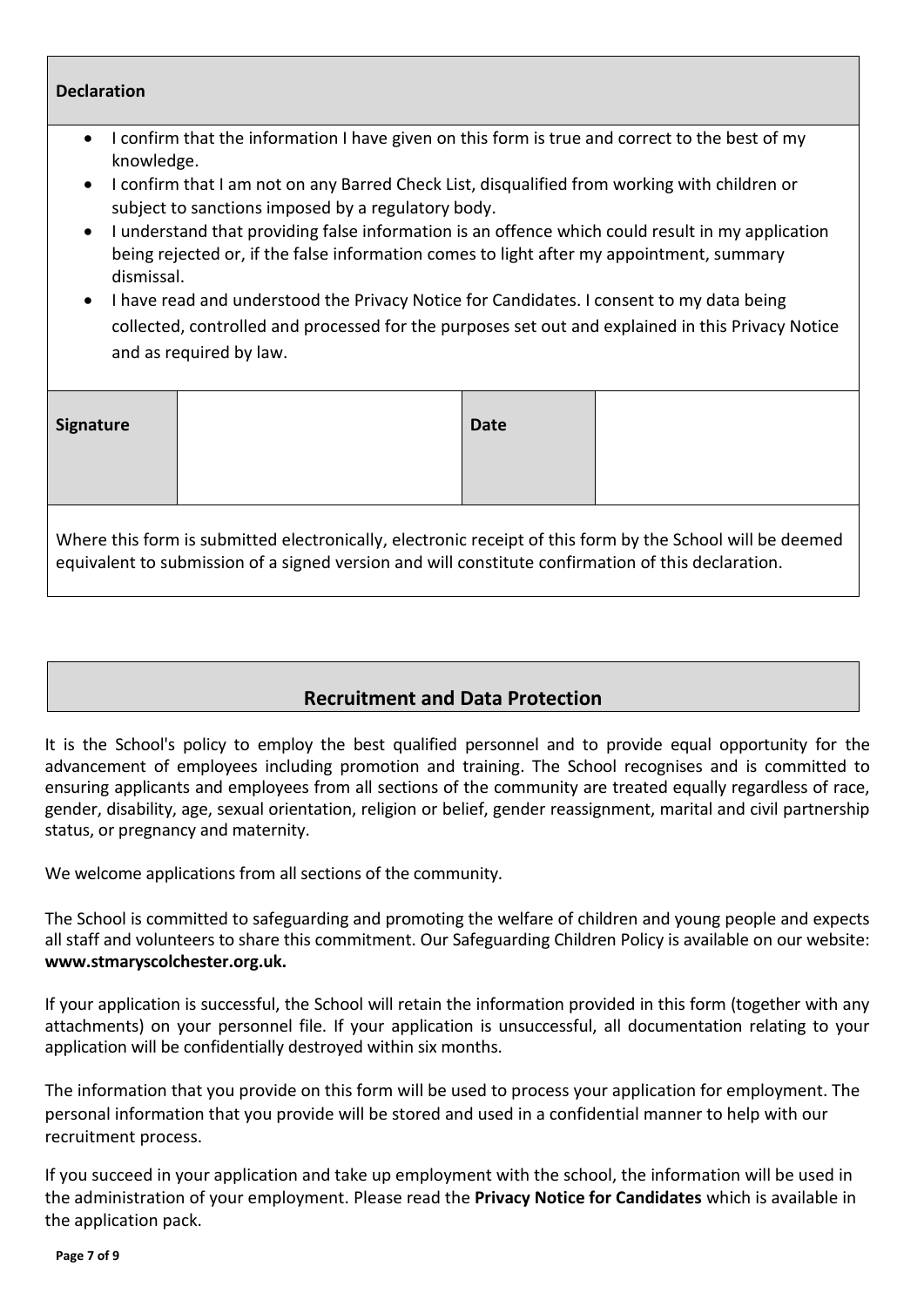In accordance with the Education (Health Standards) (England) Regulations 2003 any offer of employment made by the School will be conditional upon the School verifying the successful applicant's medical fitness for the role. If your application is successful you will be required to complete a Fitness to Work declaration and depending upon the information supplied, further investigation may be necessary.